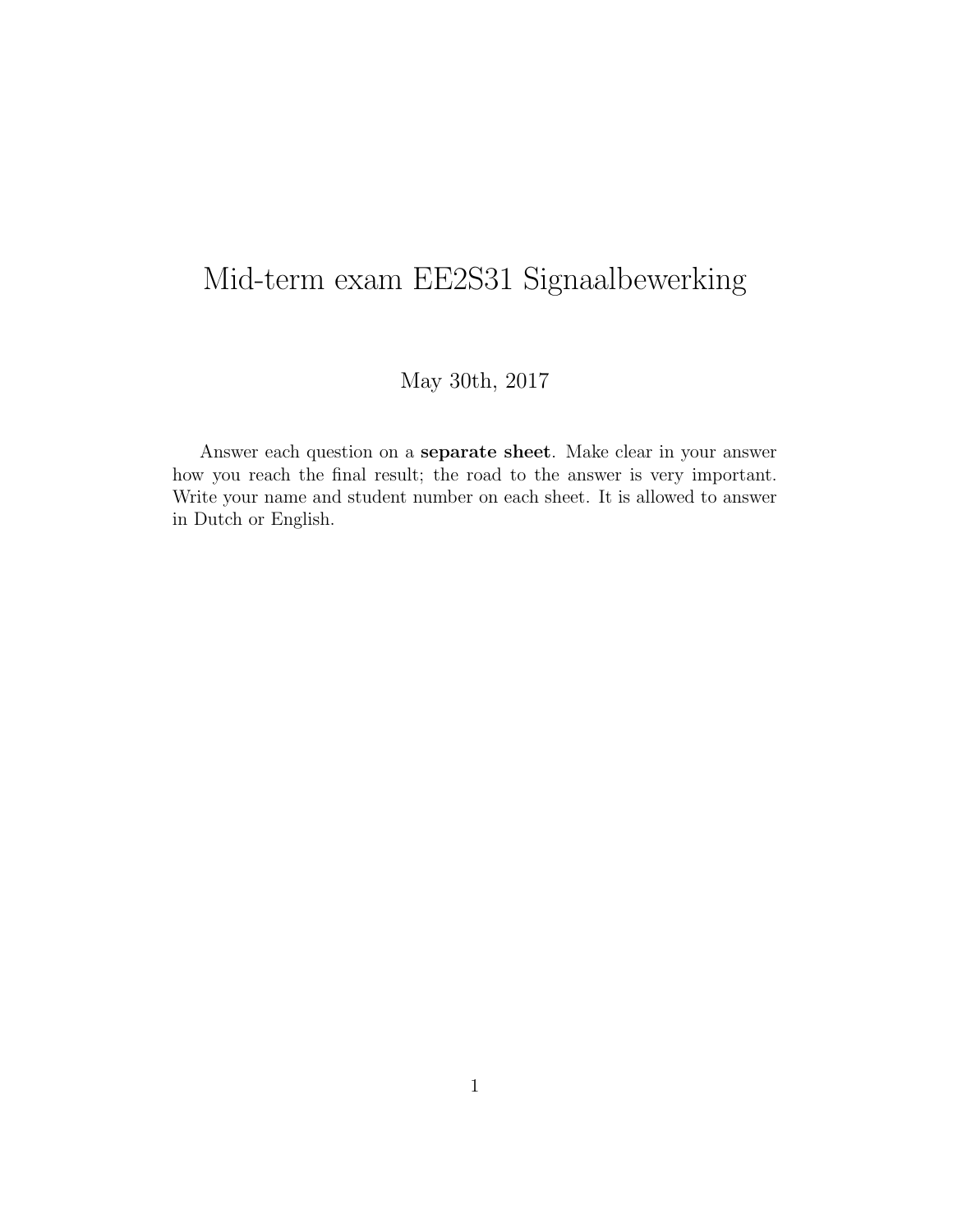## Question 1 (10 points)

Given is the joint probability density function of two random variables  $X$ and  $Y$ :

$$
f_{X,Y}(x,y) = \begin{cases} c & \text{for} \quad 0 \le y \le \frac{1}{2}x \quad \text{and } x \le 3\\ 0 & \text{otherwise.} \end{cases}
$$

In this question we study the use of different estimators for random variable  $X$ .

- (2 p) (a) Calculate the value of constant c.
- (2 p) (b) Show that  $f_X(x)$  and  $f_Y(y)$  are given by

$$
f_X(x) = \frac{1}{2}cx,
$$

and

$$
f_Y(y) = 3c - 2cy,
$$

and argue whether the random variables X and Y are independent or not.

The blind estimator  $\hat{X}_1$  for random variable X estimates X based on the marginal pdf  $f_X(x)$  only, and minimizes the mean-squared error (MSE)  $E[(X - \hat{X}_1)^2].$ 

(2 p) (c) Determine the blind estimator  $\hat{X}_1$ .

We have prior knowledge that  $x \in A$  with  $A = \{X > 2\}.$ 

(2 p) (d) Determine the estimator  $\hat{X}_2$  that takes this prior information into account by minimizing the MSE  $E\left[ (X - \hat{X}_2)^2 | X > 2 \right]$ .

In addition to the knowledge on the distributions, we also observe the realisation of random variable Y.

(2 p) (e) Calculate the estimator  $\hat{X}_3$  that minimizes the MSE  $E\left[ (X - \hat{X}_3)^2 | Y = y \right]$ .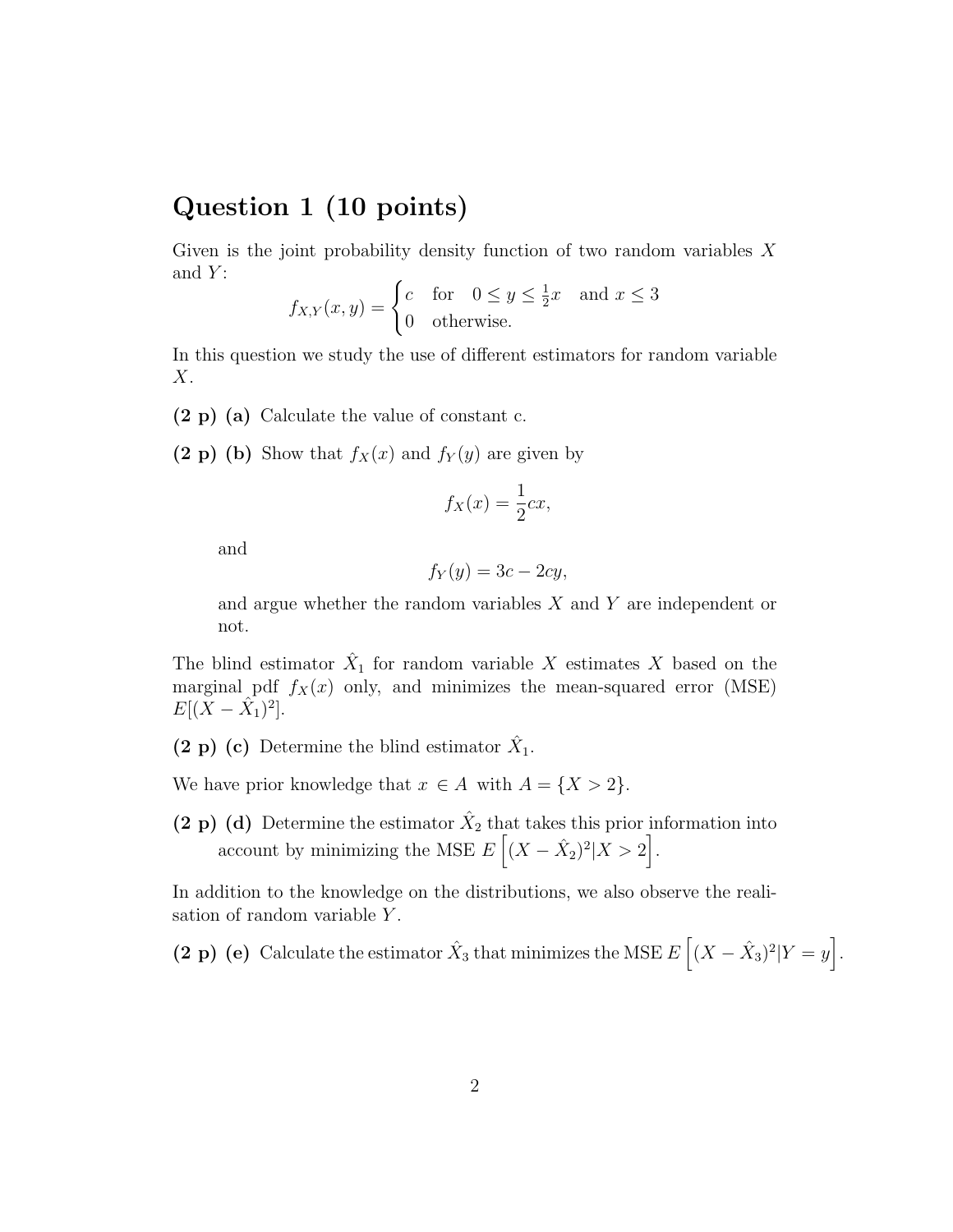## Question 2 (16 points)

Consider the (infinitely long) discrete-time signal

$$
x(n) = \begin{cases} 1, & n = 0, \dots, L - 1, \\ 0, & \text{otherwise.} \end{cases}
$$

(3 p) (a) Show that the Fourier transform  $X(\omega)$  of x is given by

$$
X(\omega) = e^{-j\omega(L-1)/2} \frac{\sin(\omega L/2)}{\sin(\omega/2)}.
$$

Is this function continuous or not? And periodic or not? Motivate your answer.

(2 p) (b) Give an expression for the magnitude and phase of  $X(\omega)$  and sketch the result for  $\omega \in [0, 2\pi)$ .

Consider the finite-length signal y defined as

$$
y(n) = \begin{cases} 1, & n = 0, \dots, L - 1, \\ 0, & n = L, \dots, N - 1, \end{cases}
$$

with  $N \geq L$ .

(3 p) (c) Show that the discrete Fourier transform  $Y(k)$  of y is given by

$$
Y(k) = e^{-jk\pi \frac{L-1}{N}} \frac{\sin(k\pi L/N)}{\sin(k\pi/N)}
$$

.

Is this function continuous or not? And periodic or not? Motivate your answer.

- (2 p) (d) What is the relation between  $X(\omega)$  and  $Y(k)$ ? Motivate your answer.
- (2 p) (e) For what values of N can we recover x from the samples  $Y(k)$ perfectly and give a reconstruction formula for  $X(\omega)$ .
- (2 p) (f) Assume we have  $N = L$ . Show that  $Y(k) = L\delta(k)$ .
- $(2 p)$  (g) The effect of increasing N is that we add additional zeros to the nonzero part of y (zero padding). What is the effect of zero padding in the frequency domain?